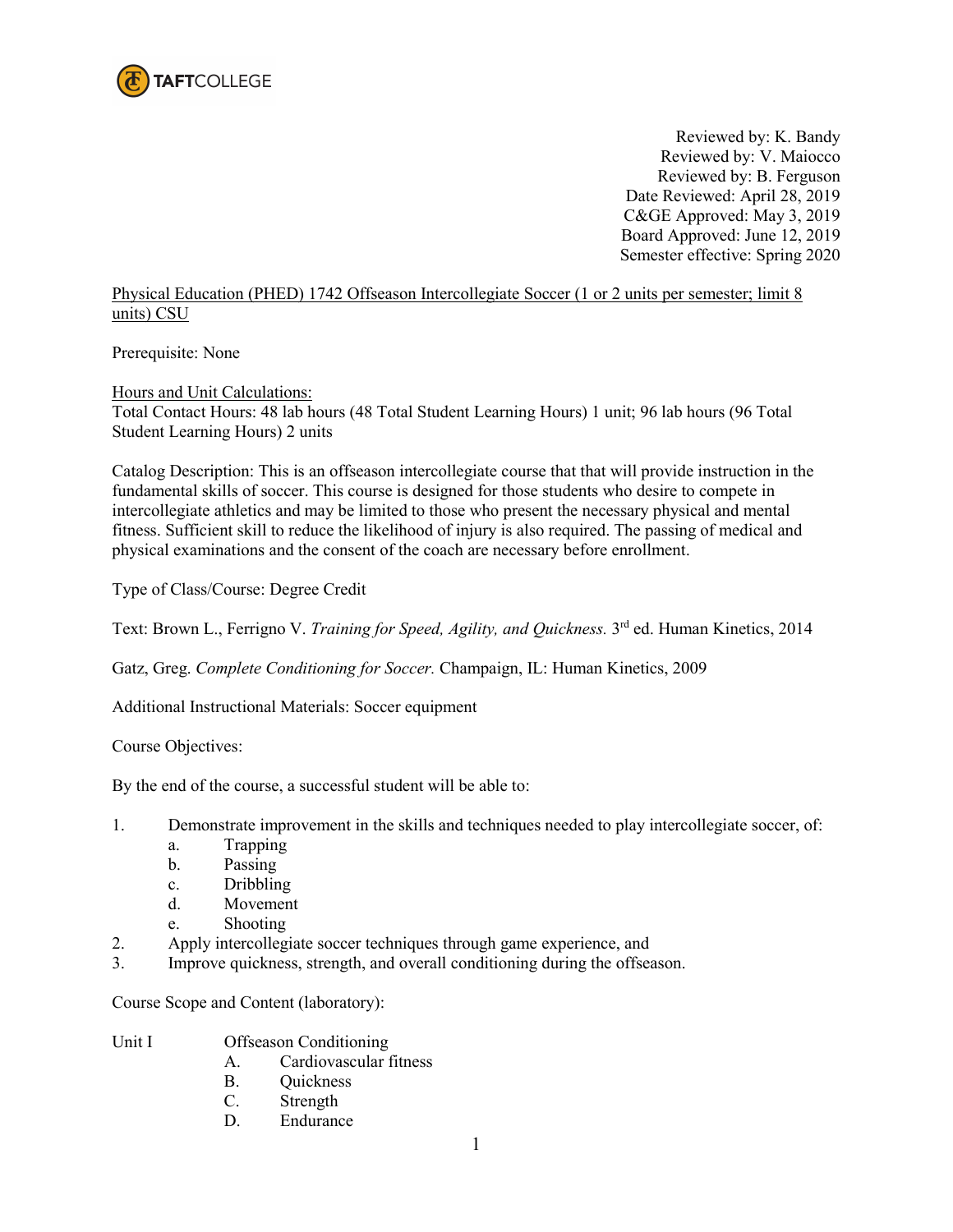

| Unit II  | <b>Essential Offseason Offense</b> |                          |  |
|----------|------------------------------------|--------------------------|--|
|          | $\mathsf{A}$                       | Trapping                 |  |
|          | <b>B</b> .                         | Passing                  |  |
|          | C.                                 | Dribbling                |  |
|          |                                    | D. Movement              |  |
|          |                                    | E. formations            |  |
|          |                                    | F. Shooting              |  |
| Unit III | Offseason Defense:                 |                          |  |
|          | $A_{1}$                            | <b>Stance</b>            |  |
|          |                                    | B. Pressure              |  |
| Unit IV  | <b>Offseason Game Planning</b>     |                          |  |
|          | A.                                 | Patterns of play         |  |
|          | <b>B</b> .                         | Positional attack        |  |
|          |                                    | C. Team attack           |  |
|          | D.                                 | Application of strategy  |  |
| Unit V   | Understand the rules of the game   |                          |  |
|          | $\mathbf{A}$                       | Offense                  |  |
|          |                                    | B. Defense               |  |
|          |                                    | C. Transition            |  |
|          | D.                                 | Sportsmanship and ethics |  |
|          |                                    |                          |  |

Learning Activities Required Outside of Class:

The students in this class will spend a minimum of 1 hour per week outside of the regular class time doing the following:

- 1. Working on individual skills,<br>2. Weight training and condition
- Weight training and conditioning,
- 3. Observation of high school, college and professional soccer games, and
- 4. Reading of the textbook.

## Methods of Instruction:

- 1. Practice of:
	- a. Individual skills,
	- b. Game,
- 2. Demonstration,
- 3. Oral instruction, and
- 4. Multimedia.

Methods of Evaluation:

- 1. Skill demonstrations, including:
	- a. Skill performance,
	- b. Terminology,
	- c. Rules of the game,
	- d. Team communication, and